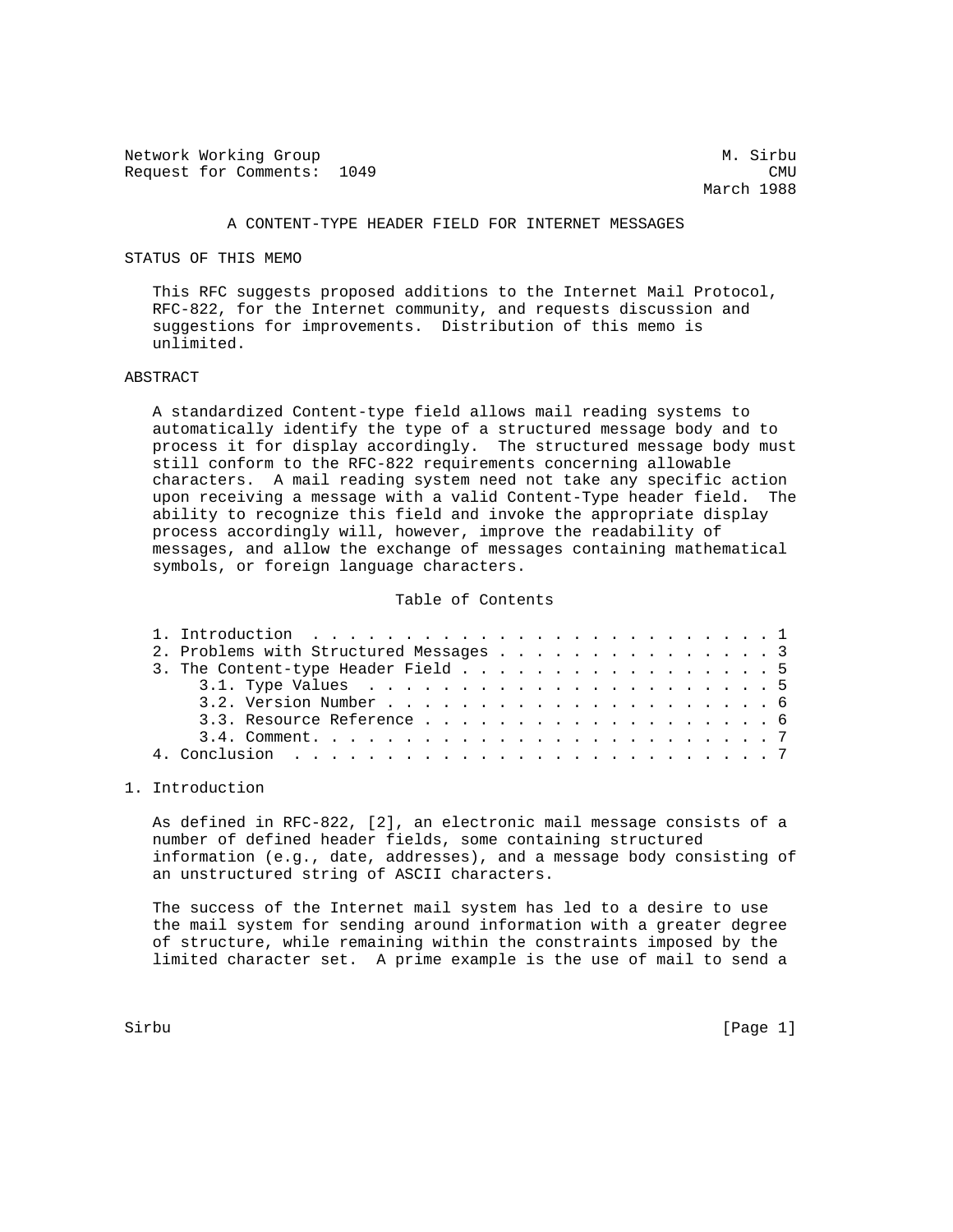document with embedded TROFF formatting commands. A more sophisticated example would be a message body encoded in a Page Description Language (PDL) such as Postscript. In both cases, simply mapping the ASCII characters to the screen or printer in the usual fashion will not render the document image intended by the sender; an additional processing step is required to produce an image of the message text on a display device or a piece of paper.

 In both of these examples, the message body contains only the legal character set, but the content has a structure which produces some desirable result after appropriate processing by the recipient. If a message header field could be used to indicate the structuring technique used in the message body, then a sophisticated mail system could use such a field to automatically invoke the appropriate processing of the message body. For example, a header field which indicated that the message body was encoded using Postscript could be used to direct a mail system running under Sun Microsystem's NEWS window manager to process the Postscript to produce the appropriate page image on the screen.

 Private header fields (beginning with "X-") are already being used by some systems to affect such a result (e.g., the Andrew Message System developed at Carnegie Mellon University). However, the widespread use of such techniques will require general agreement on the name and allowed parameter values for a header field to be used for this purpose.

 We propose that a new header field, "Content-type:" be recognized as the standard field for indicating the structure of the message body. The contents of the "Content-Type:" field are parameters which specify what type of structure is used in the message body.

 Note that we are not proposing that the message body contain anything other than ASCII characters as specified in RFC-822. Whatever structuring is contained in the message body must be represented using only the allowed ASCII characters. Thus, this proposal should have no impact on existing mailers, only on mail reading systems.

 At the same time, this restriction eliminates the use of more general structuring techniques such as Abstract Syntax Notation, (CCITT Recommendation X.409) as used in the X.400 messaging standard, which are octet-oriented.

 This is not the first proposal for structuring message bodies. RFC-767 discusses a proposed technique for structuring multi-media mail messages. We are also aware that many users already employ mail to send TROFF, SCRIBE, TEX, Postscript or other structured information. Such postprocessing as is required must be invoked

Sirbu [Page 2]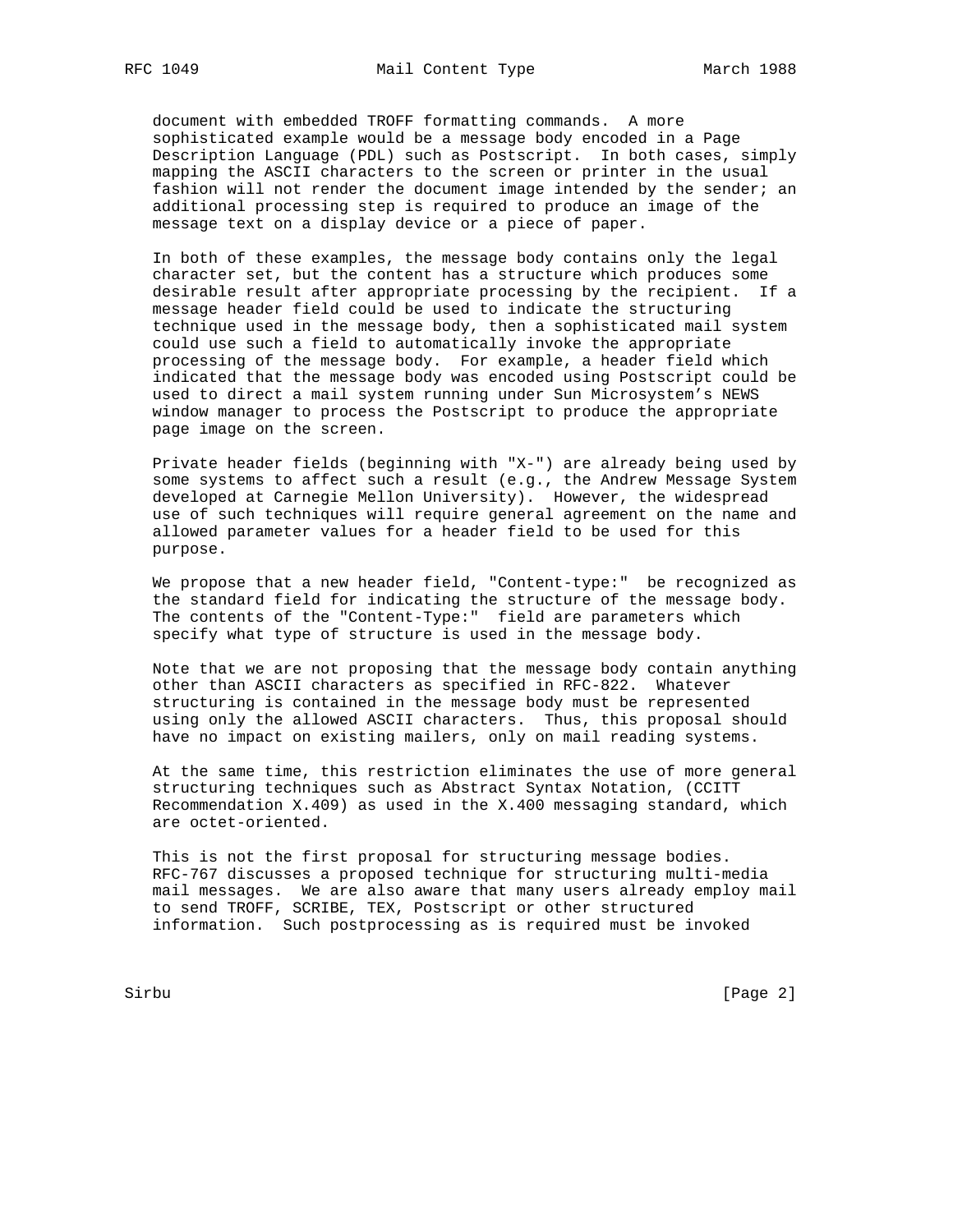manually by the message recipient who looks at the message text displayed as conventional ASCII and recognizes that it is structured in some way that requires additional processing to be properly rendered. Our proposal is designed to facilitate automatic processing of messages by a mail reading system.

### 2. Problems with Structured Messages

 Once we introduce the notion that a message body might require some processing other than simply painting the characters to the screen we raise a number of fundamental questions. These generally arise due to the certainty that some receiving systems will have the facilities to process the received message and some will not. The problem is what to do in the presence of systems with different levels of capability.

 First, we must recognize that the purpose of structured messages is to be able to send types of information, ultimately intended for human consumption, not expressable in plain ASCII. Thus, there is no way in plain ASCII to send the italics, boldface, or greek characters that can be expressed in Postscript. If some different processing is necessary to render these glyphs, then that is the minimum price to be paid in order to send them at all.

 Second, by insisting that the message body contain only ASCII, we insure that it will not "break" current mail reading systems which are not equipped to process the structure; the result on the screen may not be readily interpretable by the human reader, however.

 If a message sender knows that the recipient cannot process Postscript, he or she may prefer that the message be revised to eliminate the use of italics and boldface, rather than appear incomprehensible. If Postscript is being used because the message contains passages in Greek, there may be no suitable ASCII equivalent, however.

 Ideally, the details of structuring the message (or not) to conform to the capabilities of the recipient system could be completely hidden from the message sender. The distributed Internet mail system would somehow determine the capabilities of the recipient system, and convert the message automatically; or, if there was no way to send Greek text in ASCII, inform the sender that his message could not be transmitted.

Sirbu [Page 3]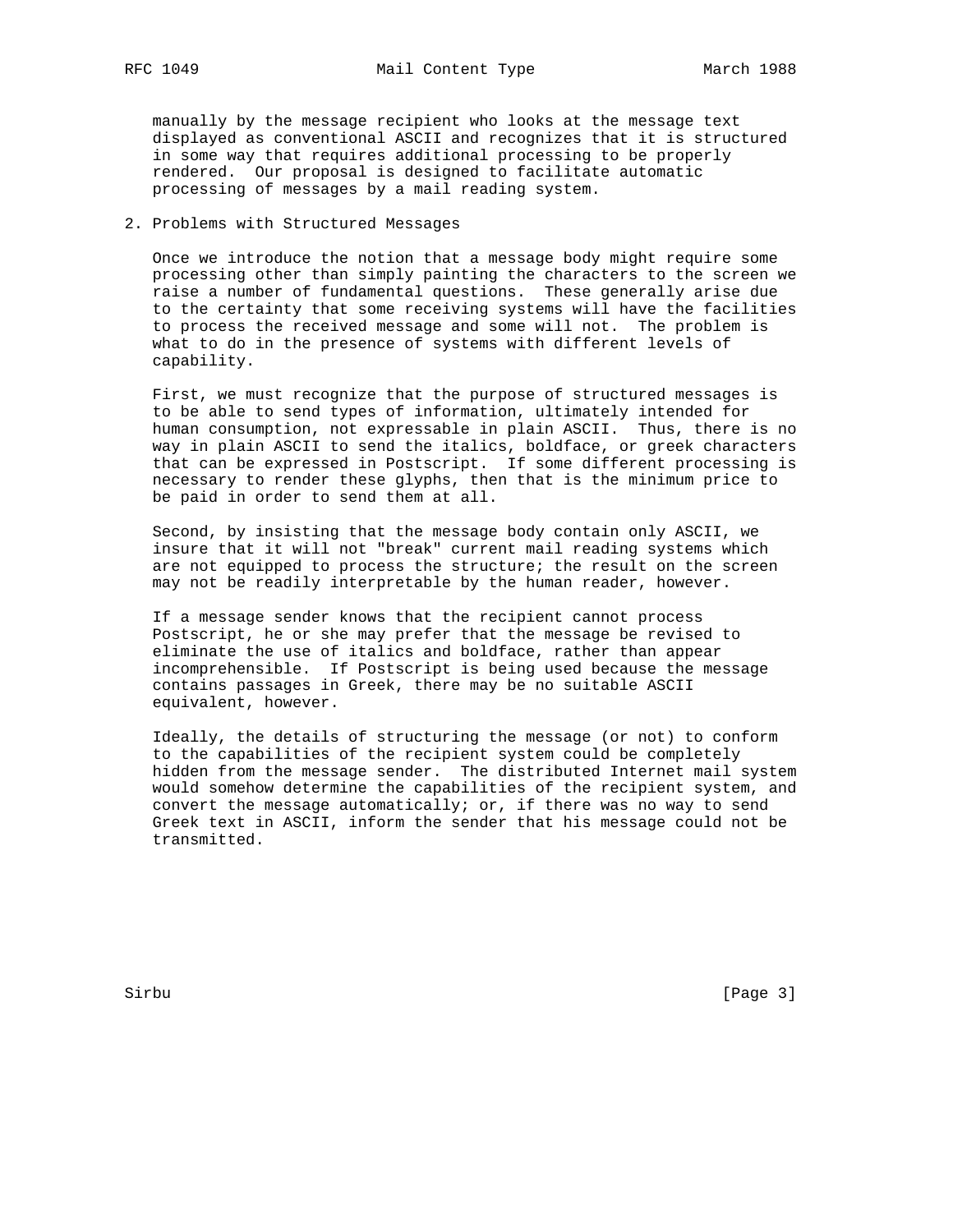In practice, this is a difficult task. There are three possible approaches:

- 1. Each mail system maintains a database of capabilities of remote systems it knows how to send to. Such a database would be very difficult to keep up to date.
- 2. The mail transport service negotiates with the receiving system as to its capabilities. If the receiving system cannot support the specified content type, the mail is transformed into conventional ASCII before transmission. This would require changes to all existing SMTP implementations, and could not be implemented in the case where RFC-822 type messages are being forwarded via Bitnet or other networks which do not implement SMTP.
- 3. An expanded directory service maintains information on mail processing capabilities of receiving hosts. This eliminates the need for real-time negotiation with the final destination, but still requires direct interaction with the directory service. Since directory querying is part of mail sending as opposed to mail composing/reading systems, this requires changes to existing mailers as well as a major change to the domain name directory service.

We note in passing that the X.400 protocol implements approach number 2, and that the Draft Recommendations for X.DS, the Directory Service, would support option 3.

 In the interest of facilitating early usage of structured messages, we choose not to recommend any of the three approaches described above at the present time. In a forthcoming RFC we will propose a solution based on option 2, requiring modification to mailers to support negotiation over capabilities. For the present, then, users would be obliged to keep their own private list of capabilities of recipients and to take care that they do not send Postscript, TROFF or other structured messages to recipients who cannot process them. The penalty for failure to do so will be the frustration of the recipient in trying to read a raw Postscript or TROFF file painted on his or her screen. Some System Administrators may attempt to implement option 1 for the benefit of their users, but this does not impose a requirement for changes on any other mail system.

 We recognize that the long-term solution must require changes to mailers. However, in order to begin now to standardize the header fields, and to facilitate experimentation, we issue the present RFC.

Sirbu [Page 4]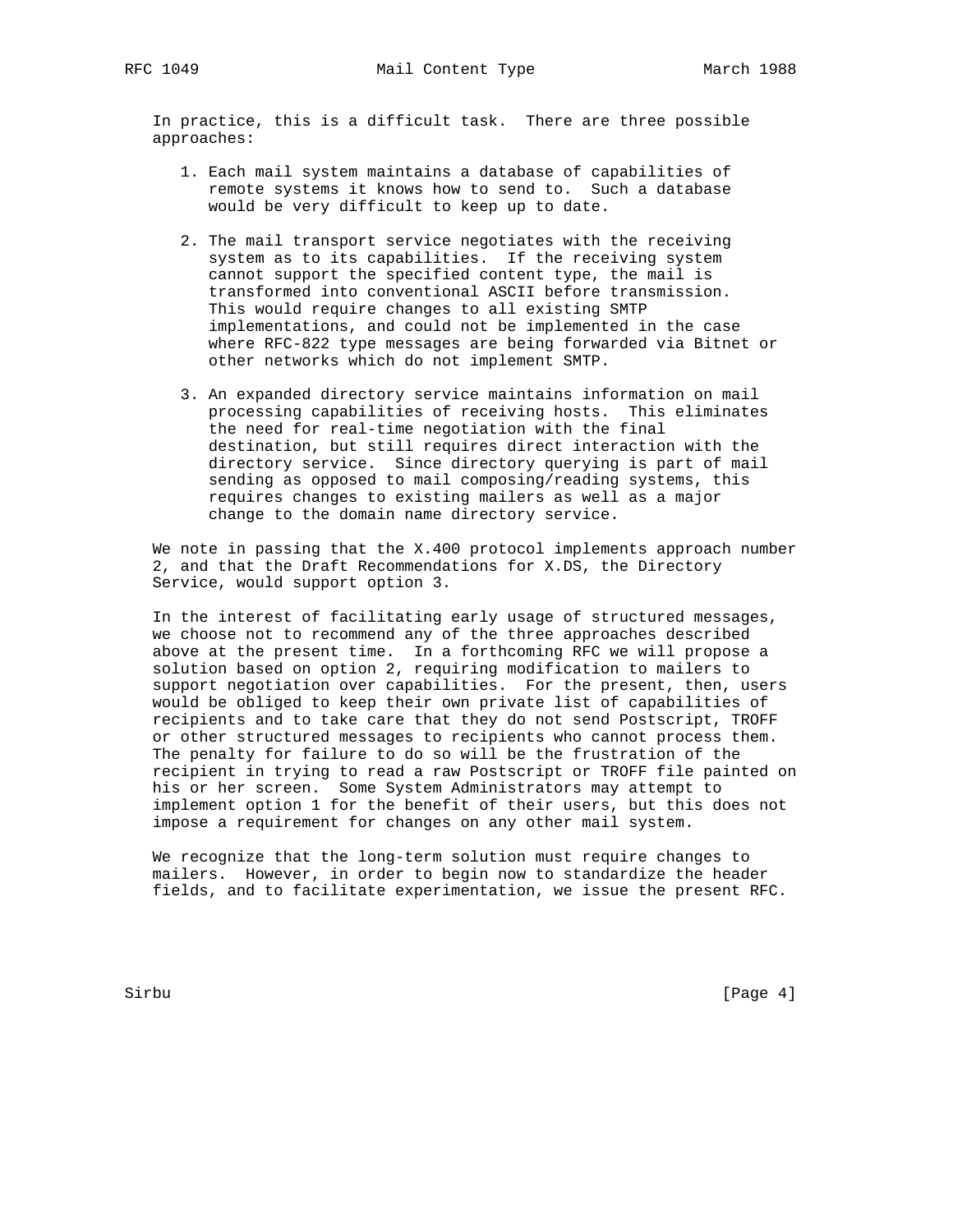- 
- 3. The Content-type Header Field

 Whatever structuring technique is specified by the Content-type field, it must be known precisely to both the sender and the recipient of the message in order for the message to be properly interpreted. In general, this means that the allowed parameter values for the Content-type: field must identify a well-defined, standardized, document structuring technique. We do not preclude, however, the use of a Content-type: parameter value to specify a private structuring technique known only to the sender and the recipient.

 More precisely, we propose that the Content-type: header field consist of up to four parameter values. The first, or type parameter names the structuring technique; the second, optional, parameter is a version number, ver-num, which indicates a particular version or revision of the standardized structuring technique. The third parameter is a resource reference, resource-ref, which may indicate a standard database of information to be used in interpreting the structured document. The last parameter is a comment.

In the Extended Backus Naur Form of RFC-822, we have:

Content-Type:= type [";" ver-num [";" 1#resource-ref]] [comment]

3.1. Type Values

 Initially, the type parameter would be limited to the following set of values:

 type:= "POSTSCRIPT"/"SCRIBE"/"SGML"/"TEX"/"TROFF"/ "DVI"/"X-"atom

 These values are not case sensitive. POSTSCRIPT, Postscript, and POStscriPT are all equivalent.

- POSTSCRIPT Indicates the enclosed document consists of information encoded using the Postscript Page Definition Language developed by Adobe Systems, Inc. [1]
- SCRIBE Indicates the document contains embedded formatting information according to the syntax used by the Scribe document formatting language distributed by the Unilogic Corporation. [6]
- SGML Indicates the document contains structuring information to according the rules specified for

Sirbu [Page 5]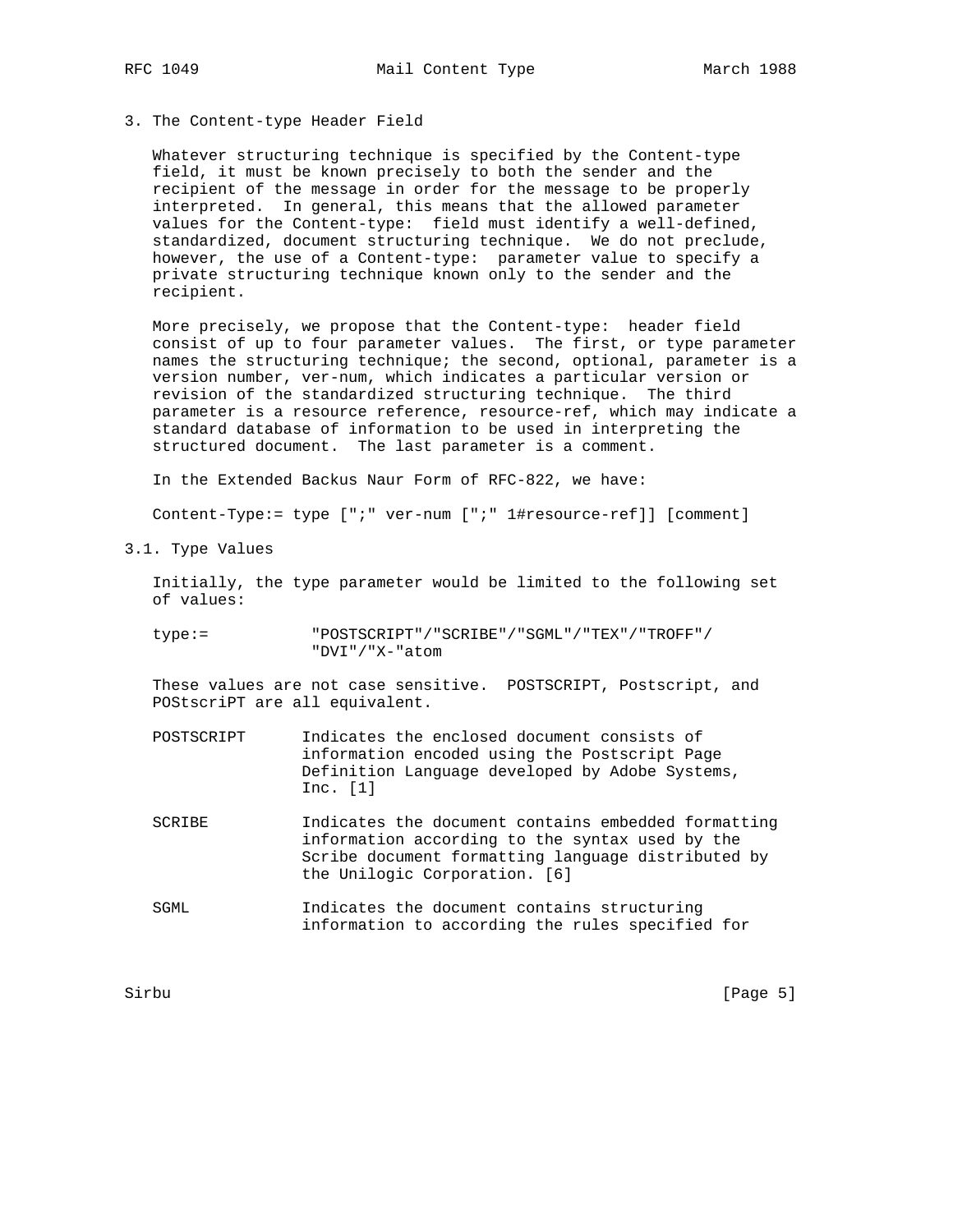the Standard Generalized Markup Language, IS 8879, as published by the International Organization for Standardization. [3] Documents structured according to the ISO DIS 8613--Office Docment Architecture and Interchange Format--may also be encoded using SGML syntax.

- TEX Indicates the document contains embedded formatting information according to the syntax of the TEX document production language. [4]
- TROFF Indicates the document contains embedded formatting information according to the syntax specified for the TROFF formatting package developed by AT&T Bell Laboratories. [5]
- DVI Indicates the document contains information according to the device independent file format produced by TROFF or TEX.
- "X-"atom Any type value beginning with the characters "X-" is a private value.

### 3.2. Version Number

 Since standard structuring techniques in fact evolve over time, we leave room for specifying a version number for the content type. Valid values will depend upon the type parameter.

ver-num:= local-part

In particular, we have the following valid values:

For type=POSTSCRIPT

ver-num:= "1.0"/"2.0"/"null"

For type=SCRIBE

ver-num:= "3"/"4"/"5"/"null"

For type=SGML

ver-num:="IS.8879.1986"/"null"

3.3. Resource Reference

resource-ref:= local-part

Sirbu [Page 6] [Page 6] [Page 6] [Page 6] [Page 6] [Page 6] [Page 6] [Page 6] [Page 6] [Page 6] [Page 6] [Page 6] [Page 6] [Page 6] [Page 6] [Page 6] [Page 6] [Page 6] [Page 6] [Page 6] [Page 6] [Page 6] [Page 6] [Page 6]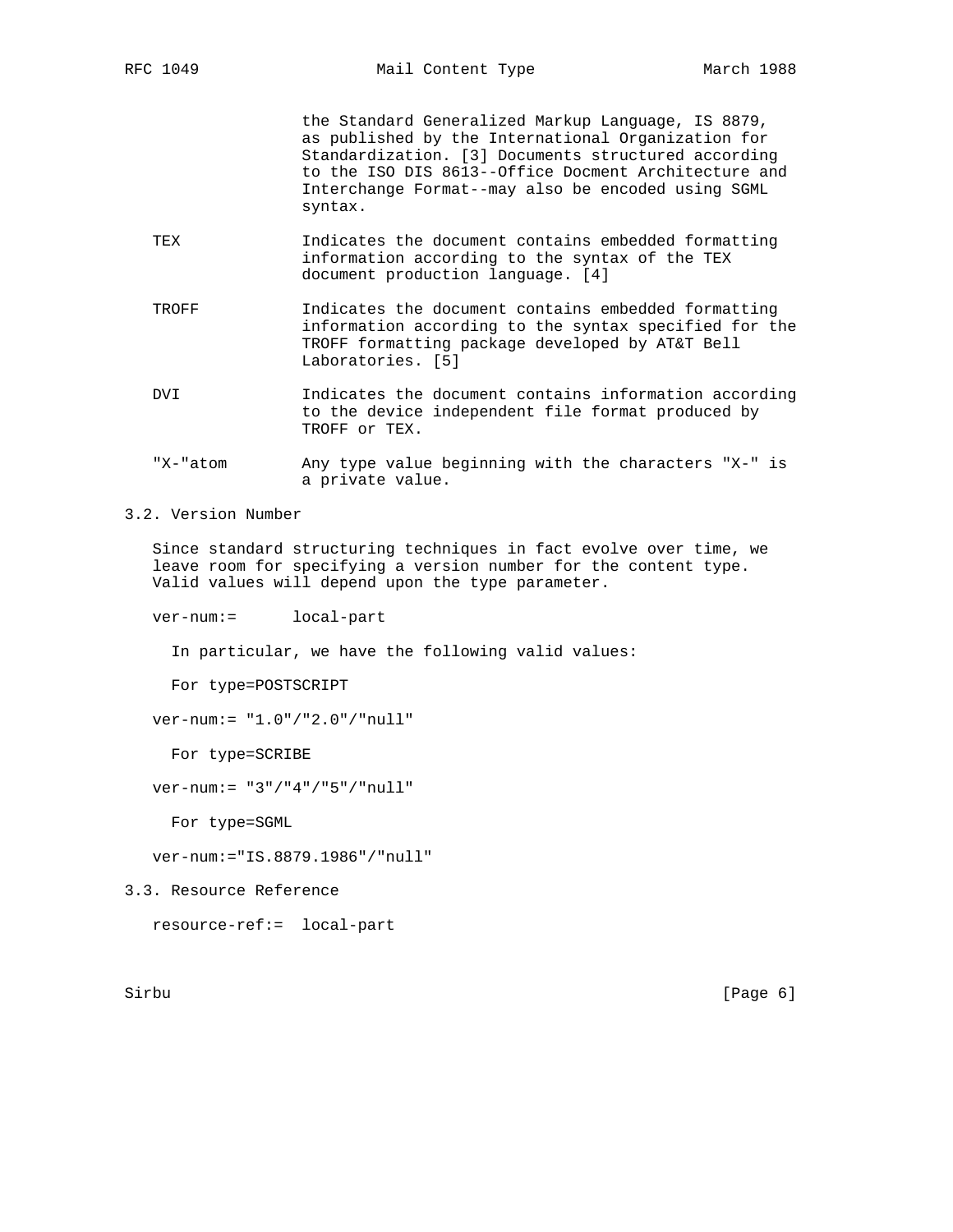As Apple has demonstrated with their implementation of the Laserwriter, a very general document structuring technique can be made more efficient by defining a set of macros or other similar resources to be used in interpreting any transmitted stream. The Macintosh transmits a LaserPrep file to the Laserwriter containing font and macro definitions which can be called upon by subsequent documents. The result is that documents as sent to the Laserwriter are considerably more compact than if they had to include the LaserPrep file each time. The Resource Reference parameter allows specification of a well known resource, such as a LaserPrep file, which should be used by the receiving system when processing the message.

 Resource references could also include macro packages for use with TEX or references to preprocessors such as eqn and tbl for use with troff. Allowed values will vary according to the type parameter.

In particular, we propose the following values:

For type = POSTSCRIPT

 resource-ref:= "laserprep2.9"/"laserprep3.0"/"laserprep3.1"/ "laserprep4.0"/local-part

For type = TROFF

resource-ref:= "eqn"/"tbl"/"me"/local-part

3.4. Comment

 The comment field can be any additional comment text the user desires. Comments are enclosed in parentheses as specified in RFC-822.

4. Conclusion

 A standardized Content-type field allows mail reading systems to automatically identify the type of a structured message body and to process it for display accordingly. The strcutured message body must still conform to the RFC-822 requirements concerning allowable characters. A mail reading system need not take any specific action upon receiving a message with valid Content-Type header field. The ability to recognize this field and invoke the appropriate display process accordingly will, however, improve the readability of messages, and allow the exchange of messages containing mathematical symbols, or foreign language characters.

Sirbu [Page 7] [Page 7] [Page 7] [Page 7] [Page 7] [Page 7] [Page 7] [Page 7] [Page 7] [Page 7] [Page 7] [Page 7] [Page 7] [Page 7] [Page 7] [Page 7] [Page 7] [Page 7] [Page 7] [Page 7] [Page 7] [Page 7] [Page 7] [Page 7]